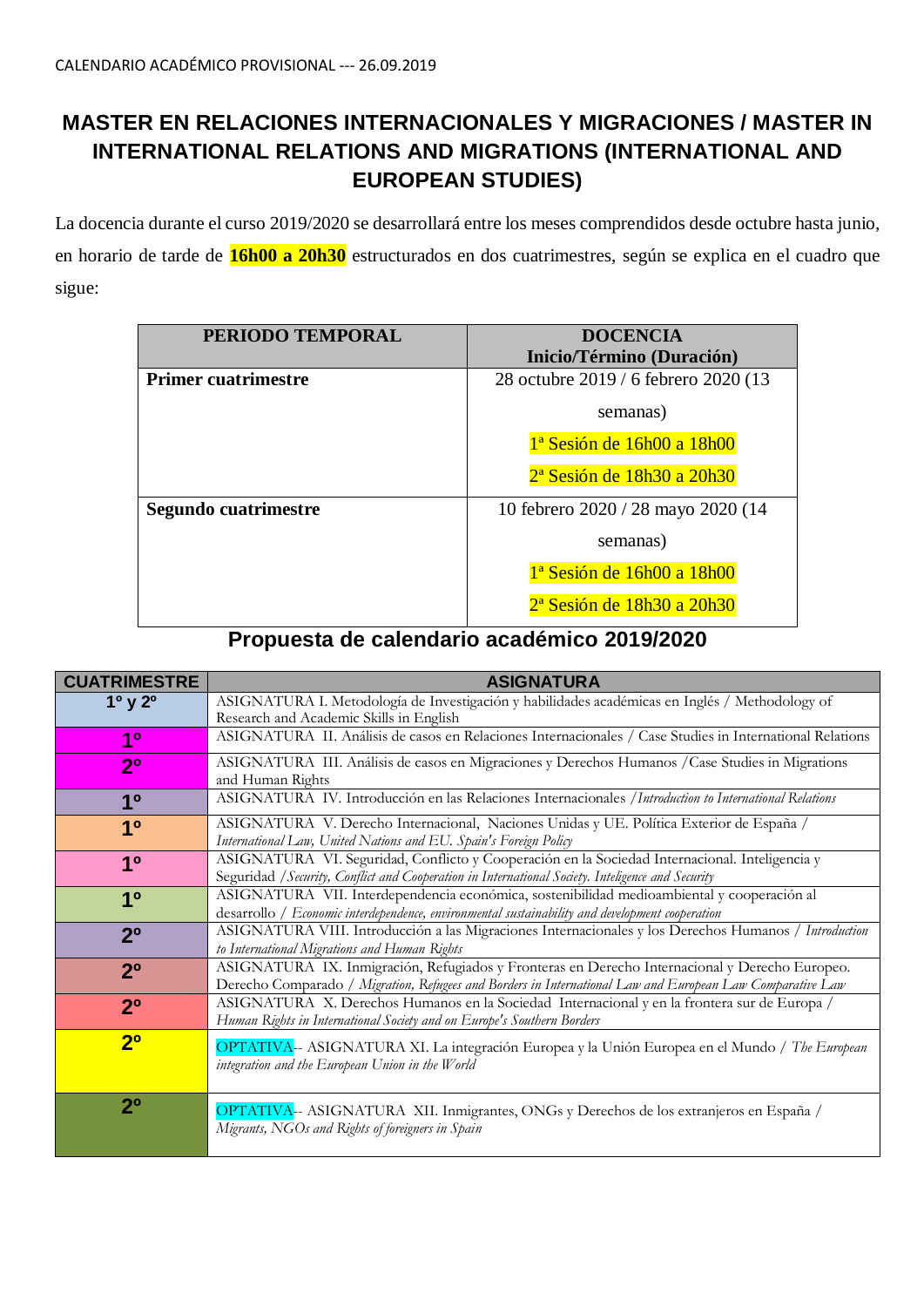| Month      | <b>Mon</b>                                  | Tue                                          | Wed                                          | <b>Thu</b>                                   | Fri                                          | Sat            | Sun            |
|------------|---------------------------------------------|----------------------------------------------|----------------------------------------------|----------------------------------------------|----------------------------------------------|----------------|----------------|
|            | 7 Week No 41                                | 8                                            | 9                                            | 10                                           | 11                                           | 12             | 13             |
|            |                                             |                                              |                                              |                                              |                                              |                |                |
|            |                                             | 15                                           | 16                                           | 17                                           | 18                                           | 19             | 20             |
|            | <b>14</b> Week No 42                        |                                              |                                              |                                              |                                              |                |                |
|            |                                             |                                              |                                              |                                              |                                              |                |                |
| Oct        | <b>21</b> Week No 43                        | 22                                           | 23                                           | 24                                           | 25                                           | 26             | 27             |
| 2019       |                                             |                                              |                                              |                                              |                                              |                |                |
|            | <b>28</b> Week No 44                        | 29                                           | 30                                           | 31                                           |                                              | $\overline{2}$ | 3              |
|            |                                             | <b>INTRODUCTION TO</b>                       | <b>INTRODUCTION TO</b>                       | <b>INTRODUCTION TO</b>                       |                                              |                |                |
|            | METODOLOGÍA (2<br>SESIONES)                 | <b>INTERNATIONAL</b><br><b>RELATIONS (2</b>  | <b>INTERNATIONAL</b><br><b>RELATIONS (2</b>  | <b>INTERNATIONAL</b><br><b>RELATIONS (2)</b> |                                              |                |                |
|            | ica pos<br>Santos                           | <b>SESIONES)</b><br>전망.<br>전망                | <b>SESIONES)</b><br>eagea.<br>Salam          | <b>SESIONES)</b><br>전망<br>전망                 |                                              |                |                |
|            | 4 Week No 45                                |                                              | 6                                            |                                              | 8                                            | 9              | 10             |
|            | METODOLOGÍA (2                              | INTRODUCTION TO                              | <b>INTRODUCTION TO</b>                       | <b>INTRODUCTION TO</b>                       |                                              |                |                |
|            | SESIONES)<br>aa jaa<br>sellee               | <b>INTERNATIONAL</b><br><b>RELATIONS (2)</b> | <b>INTERNATIONAL</b><br><b>RELATIONS (2)</b> | <b>INTERNATIONAL</b><br><b>RELATIONS (2)</b> |                                              |                |                |
|            |                                             | <b>SESIONES)</b>                             | <b>SESIONES)</b>                             | <b>SESIONES)</b>                             |                                              |                |                |
|            | <b>11</b> Week No 46                        | eano.<br>Salien<br>$12 \overline{ }$         | en pa<br>Palleo<br>13                        | en po<br>Politic<br>14                       | 15                                           | 16             | 17             |
|            | METODOLOGÍA (2                              | INTRODUCTION TO                              | <b>INTRODUCTION TO</b>                       |                                              | <b>Sail List</b><br><b>SPI PRE</b>           |                |                |
|            | <b>SESIONES)</b><br>※1≫<br>※1≫              | <b>INTERNATIONAL</b><br><b>RELATIONS (2)</b> | <b>INTERNATIONAL</b><br><b>RELATIONS (2)</b> |                                              | <b>CASE STUDIES</b>                          |                |                |
|            |                                             | <b>SESIONES)</b><br><b>SALISM</b>            | <b>SESIONES)</b><br><b>SALISM</b>            |                                              | IN<br><b>INTERNATIONAL</b>                   |                |                |
|            |                                             | an re                                        | an ng                                        |                                              | <b>RELATIONS (2)</b><br><b>SESIONES)</b>     |                |                |
| <b>Nov</b> |                                             |                                              |                                              |                                              |                                              |                |                |
| 2019       | <b>18</b> Week No 47                        | 19<br><b>DERECHO</b>                         | 20<br><b>DERECHO</b>                         | 21<br><b>DERECHO</b>                         | 22<br><b>DERECHO</b>                         | 23             | 24             |
|            | <b>Examen IV</b>                            | <b>INTERNACIONAL,</b>                        | INTERNACIONAL,                               | INTERNACIONAL,                               | INTERNACIONAL,                               |                |                |
|            | METODOLOGÍA (1                              | NNUU Y UE (2<br>SESIONES)                    | NNUU Y UE (2<br>SESIONES)                    | NNUU Y UE (2<br><b>SESIONES)</b>             | NNUU Y UE (2<br>SESIONES)                    |                |                |
|            | SESIÓN)                                     | 을족                                           | ez ez<br>Salez                               | <u>द्धा हुन्</u><br>स्वास्त                  | es per<br>Personal                           |                |                |
|            | aa ee<br>Salee                              |                                              |                                              |                                              |                                              |                |                |
|            | <b>25</b> Week No 48                        | 26                                           | 27                                           | 28                                           | 29                                           | 30             | $\overline{1}$ |
|            | METODOLOGÍA (2                              | <b>DERECHO</b>                               | <b>DERECHO</b>                               | <b>DERECHO</b>                               | <b>DERECHO</b>                               |                |                |
|            | <b>SESIONES)</b><br><b>STIRE</b><br>zer reg | <b>INTERNACIONAL,</b><br>NNUU Y UE (2        | <b>INTERNACIONAL,</b><br>NNUU Y UE (2        | INTERNACIONAL,<br><b>NNUU Y UE (2)</b>       | <b>INTERNACIONAL,</b><br>NNUU Y UE (2        |                |                |
|            |                                             | <b>SESIONES)</b><br>ene.<br>Siles            | <b>SESIONES)</b><br>신경<br>전자                 | <b>SESIONES)</b>                             | <b>SESIONES)</b>                             |                |                |
|            | 2 Week No 49                                | 3                                            |                                              | ×                                            |                                              | 7              | 8              |
|            | METODOLOGÍA (2<br><b>SESIONES)</b>          | <b>Examen V</b>                              | <b>INTERDEPENDENCIA</b><br>ECONÓMICA,        | <b>INTERDEPENDENCIA</b><br>ECONÓMICA,        |                                              |                |                |
|            | 쨺豪                                          | METODOLOGÍA (1                               | <b>MEDIOAMB Y COOP</b>                       | MEDIOAMB Y COOP                              |                                              |                |                |
|            |                                             | SESIÓN)<br>Externí                           | AL DESARROLLO (2<br>SESIONES)                | AL DESARROLLO (2<br>SESIONES)                |                                              |                |                |
| <b>Dec</b> |                                             |                                              | ×.                                           | $\mathbf{R}$                                 |                                              |                |                |
| 2019       | 9 Week No 50                                | 10                                           | 11                                           | 12                                           | 13                                           | 14             | 15             |
|            |                                             | <b>INTERDEPENDENCIA</b><br>ECONÓMICA,        | <b>INTERDEPENDENCIA</b><br>ECONÓMICA,        | <b>INTERDEPENDENCIA</b><br>ECONÓMICA,        | <b>CASE STUDIES</b><br>ΙN                    |                |                |
|            |                                             | <b>MEDIOAMBY COOP</b><br>AL DESARROLLO (2    | <b>MEDIOAMBY COOP</b><br>AL DESARROLLO (2    | <b>MEDIOAMBY COOP</b><br>AL DESARROLLO (2    | <b>INTERNATIONAL</b><br><b>RELATIONS (2)</b> |                |                |
|            |                                             | SESIONES)                                    | <b>SESIONES)</b>                             | <b>SESIONES)</b>                             | <b>SESIONES</b> )                            |                |                |
|            |                                             | <b><u>eales</u></b><br>Balles                | en por<br>Portug                             | ्त्र ।<br>स्थापन                             | asu isas<br>pen ing                          |                |                |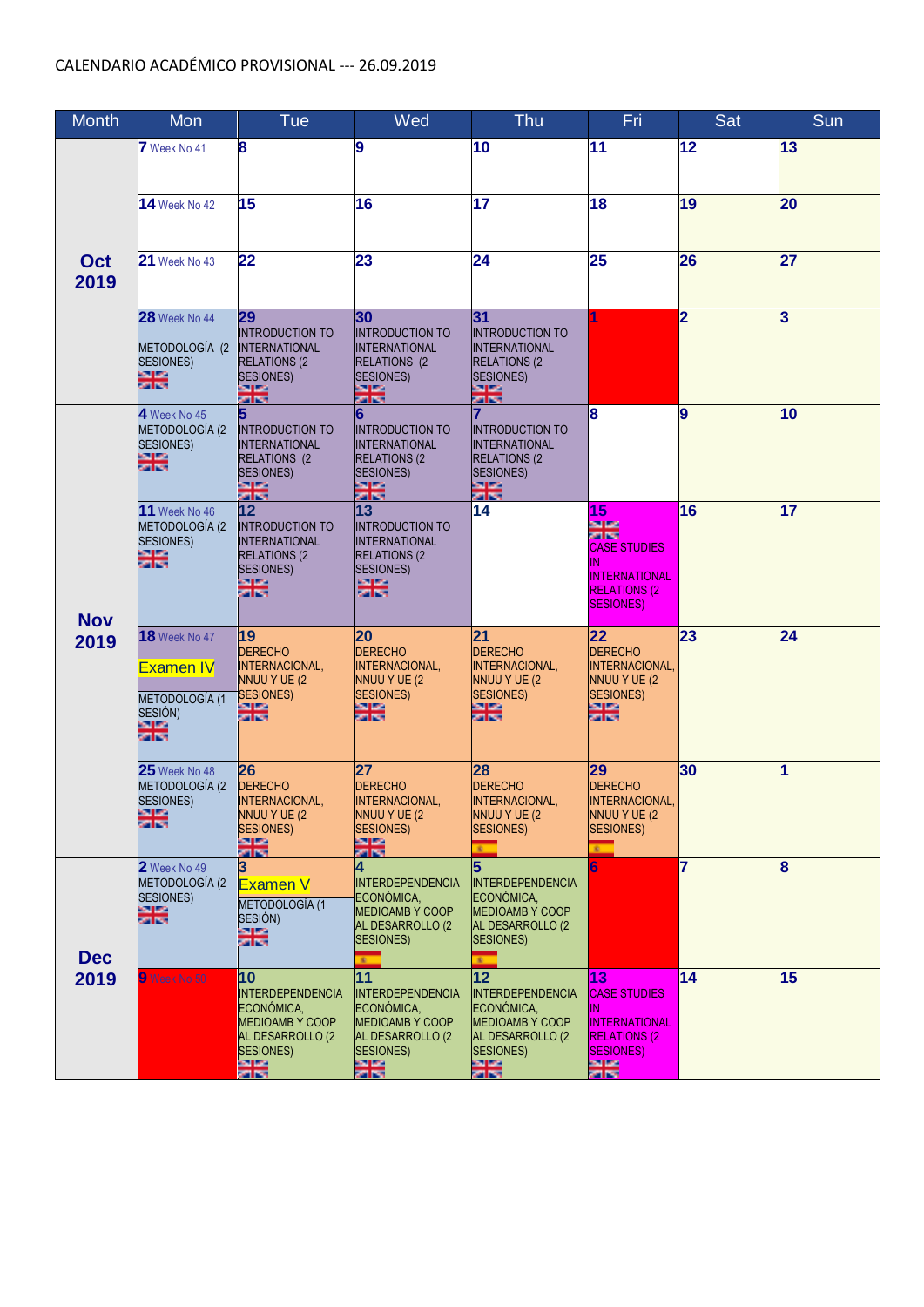| <b>Month</b>       | Mon                                                                                                                    | Tue                                                                                                                                            | Wed                                                                                                                            | Thu                                                                                                                       | Fri                                                                                                                                          | Sat                     | Sun            |
|--------------------|------------------------------------------------------------------------------------------------------------------------|------------------------------------------------------------------------------------------------------------------------------------------------|--------------------------------------------------------------------------------------------------------------------------------|---------------------------------------------------------------------------------------------------------------------------|----------------------------------------------------------------------------------------------------------------------------------------------|-------------------------|----------------|
|                    | <b>16</b> Week No 51<br>METODOLOGÍA (2<br>SESIONES)<br>es pos<br>Portug<br>23 Week No 52                               | 17<br><b>INTERDEPENDENCIA</b><br>ECONÓMICA,<br><b>MEDIOAMB Y COOP</b><br>AL DESARROLLO (2<br><b>SESIONES)</b><br>ica política<br>Gallico<br>24 | 18<br><b>INTERDEPENDENCIA</b><br>ECONÓMICA,<br>MEDIOAMB Y COOP<br>AL DESARROLLO (2<br>SESIONES)<br>$\mathbf{R}$<br>25          | 19<br><b>INTERDEPENDENCIA</b><br>ECONÓMICA,<br>MEDIOAMB Y COOP<br>AL DESARROLLO (2<br>SESIONES)<br>$\mathbf{z}$<br>26     | 20<br><b>CASE STUDIES</b><br>IN<br><b>INTERNATIONAL</b><br><b>RELATIONS (2)</b><br><b>SESIONES</b> )<br><b>BSI 158</b><br><b>SPIEG</b><br>27 | 21<br>28                | 22<br>29       |
|                    |                                                                                                                        |                                                                                                                                                |                                                                                                                                |                                                                                                                           |                                                                                                                                              |                         |                |
| <b>Month</b>       | Mon                                                                                                                    | Tue                                                                                                                                            | Wed                                                                                                                            | <b>Thu</b>                                                                                                                | Fri                                                                                                                                          | Sat                     | Sun            |
| <b>Dec</b><br>2019 | <b>30 Week No 53</b>                                                                                                   | 31                                                                                                                                             |                                                                                                                                | 2                                                                                                                         | 3                                                                                                                                            | ₫.                      | 5              |
|                    | 6 Week No 2                                                                                                            |                                                                                                                                                | 8<br>NTERDEPENDENCIA<br>ECONÓMICA,<br><b>MEDIOAMBY COOP</b><br>AL DESARROLLO (2<br><b>SESIONES)</b><br>eanes<br>Salles         | <b>INTERDEPENDENCIA</b><br>ECONÓMICA,<br><b>MEDIOAMBY COOP</b><br>AL DESARROLLO (2<br><b>SESIONES)</b><br>en es<br>Forbes | 10<br><b>CASE STUDIES</b><br>IN<br><b>INTERNATIONAL</b><br><b>RELATIONS (2)</b><br>SESIONES)<br><mark>asu isas</mark><br>pati itsu           | 11                      | 12             |
|                    | 13 Week No 3<br><b>Examen VII</b>                                                                                      | 14<br>SEGURIDAD,<br><b>CONFLICTO Y</b><br><b>COOPERACIÓN (2</b><br><b>SESIONES)</b><br><b>STIPS</b><br>an re                                   | 15<br><b>SEGURIDAD,</b><br><b>CONFLICTO Y</b><br><b>COOPERACIÓN (2</b><br><b>SESIONES)</b><br>asa isa<br>Kabupat               | 16<br>SEGURIDAD,<br><b>CONFLICTO Y</b><br><b>COOPERACIÓN (2)</b><br><b>SESIONES)</b><br>es pe<br>Salas                    | 17                                                                                                                                           | 18                      | 19             |
| Jan<br>2020        | METODOLOGÍA (1<br>SESIÓN)<br>ene.<br>Sile                                                                              |                                                                                                                                                |                                                                                                                                |                                                                                                                           |                                                                                                                                              |                         |                |
|                    | 20 Week No 4<br>METODOLOGÍA (1<br>SESIÓN)<br>es pos<br>Portug<br>METODOLOGÍA JD<br>TORREJÓN (1<br>SESIÓN)              | 21<br><b>SEGURIDAD,</b><br><b>CONFLICTO Y</b><br><b>COOPERACIÓN (2</b><br><b>SESIONES)</b><br><b>COLES</b><br>रम छन्                           | $\overline{22}$<br><b>SEGURIDAD,</b><br><b>CONFLICTO Y</b><br><b>COOPERACIÓN (2</b><br><b>SESIONES)</b><br>asa isa.<br>Kabupat | 23<br>SEGURIDAD,<br><b>CONFLICTO Y</b><br><b>COOPERACIÓN (2)</b><br><b>SESIONES)</b><br>$\mathbf{R}$                      | $\overline{24}$                                                                                                                              | 25                      | 26             |
|                    | $27$ Week No 5<br><b>SEGURIDAD,</b><br><b>CONFLICTO Y</b><br><b>COOPERACIÓN (2</b><br><b>SESIONES)</b><br>$\mathbf{R}$ | 28                                                                                                                                             | 29<br>SEGURIDAD,<br><b>CONFLICTO Y</b><br><b>COOPERACIÓN (2)</b><br><b>SESIONES)</b><br>$\epsilon$                             | 30<br><b>CASE STUDIES IN</b><br><b>INTERNATIONAL</b><br><b>RELATIONS (2)</b><br>SESIONES)<br>$\sim$                       | 31<br><b>CASE STUDIES</b><br>IN.<br><b>INTERNATIONAL</b><br><b>RELATIONS (2)</b><br><b>SESIONES)</b><br>$\overline{\mathbf{r}}$              | $\overline{\mathbf{1}}$ | $\overline{2}$ |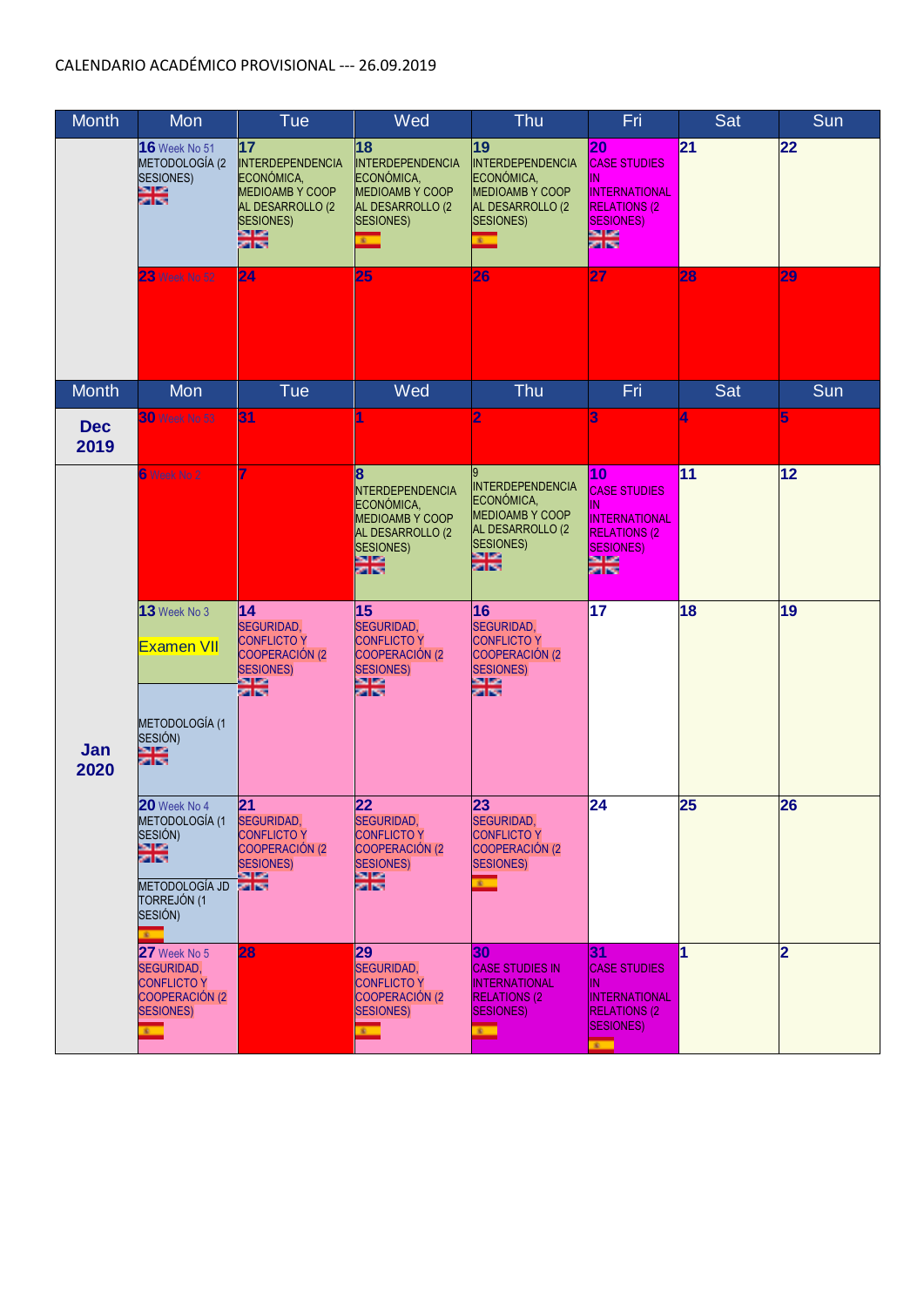| <b>Month</b>       | Mon                                                                                                      | <b>Tue</b>                                                                                                                                                                                                           | Wed                                                                                                                                                                                                  | Thu                                                                                                                                                                                                                                          | Fri                                                                                                                                         | Sat | Sun |
|--------------------|----------------------------------------------------------------------------------------------------------|----------------------------------------------------------------------------------------------------------------------------------------------------------------------------------------------------------------------|------------------------------------------------------------------------------------------------------------------------------------------------------------------------------------------------------|----------------------------------------------------------------------------------------------------------------------------------------------------------------------------------------------------------------------------------------------|---------------------------------------------------------------------------------------------------------------------------------------------|-----|-----|
| Feb<br>2020        | 3 Week No 6<br><b>METODOLOGÍA</b><br>(2 SESIONES)<br>$\mathbf{r}$                                        | 4<br><b>Examen VI</b>                                                                                                                                                                                                | 5                                                                                                                                                                                                    | 6<br>Examen II                                                                                                                                                                                                                               | 7                                                                                                                                           | 8   | 9   |
|                    | <b>10</b> Week No 7<br>METODOLOGÍA (1<br>SESIÓN)                                                         | 11<br><b>METODOLOGÍA PRES</b><br>(2 SESIONES)<br>이종                                                                                                                                                                  | 12<br><b>INTRODUCCIÓN A</b><br><b>LAS MIGRACIONES</b><br><b>INTERNACIONALESY</b><br>LOS DDHH (2<br><b>SESIONES)</b><br>43 S.A<br><b>zi re</b>                                                        | <b>INTRODUCCIÓN A LAS</b><br><b>MIGRACIONES</b><br><b>INTERNACIONALESY</b><br>LOS DDHH (2<br>SESIONES)<br>eano.<br>Paleo                                                                                                                     |                                                                                                                                             |     |     |
|                    | 17 Week No 8<br><b>METODOLOGÍA</b><br>PRES <sub>(2</sub><br><b>SESIONES)</b><br>es pe<br>Sales           | 18<br>INTRODUCCIÓN A LAS INTRODUCCIÓN A LAS<br><b>MIGRACIONES</b><br><b>INTERNACIONALESY</b><br>LOS DDHH (2<br><b>SESIONES)</b><br>ica po<br>Salica                                                                  | 19<br><b>MIGRACIONES</b><br><b>INTERNACIONALESY</b><br>LOS DDHH, (2<br><b>SESIONES)</b><br><b>STIPS</b><br>sa nee                                                                                    | 20<br><b>INTRODUCCIÓN A LAS</b><br><b>MIGRACIONES</b><br><b>INTERNACIONALESY</b><br>LOS DDHH, (2<br><b>SESIONES)</b><br>20122<br>an na                                                                                                       | 21                                                                                                                                          | 22  | 23  |
|                    | $24$ Week No 9<br><b>METODOLOGÍA</b><br>PRES <sub>(2</sub><br><b>SESIONES)</b><br>网络                     | 25<br><b>INTRODUCCIÓN A LAS</b><br><b>MIGRACIONES</b><br><b>INTERNACIONALESY</b><br>LOS DDHH, (2<br><b>SESIONES)</b><br>쨺                                                                                            | 26<br><b>INTRODUCCIÓN A LAS</b><br><b>MIGRACIONES</b><br><b>INTERNACIONALESY</b><br>LOS DDHH, (2<br>SESIONES)<br>ene.<br>Kalend                                                                      | 27<br><b>INTRODUCCIÓN A LAS</b><br><b>MIGRACIONES</b><br><b>INTERNACIONALESY</b><br>LOS DDHH, (2<br>SESIONES)<br>을<br><b>Examen VIII</b>                                                                                                     | 28                                                                                                                                          | 29  | 1   |
| <b>Mar</b><br>2020 | 2 Week No 10                                                                                             | 3<br>INMIGRACIÓN,<br><b>REFUGIADOS Y</b><br><b>FRONTERAS EN</b><br><b>DERECHO</b><br><b>INTERNACIONAL Y</b><br>DERECHO EUROPEO.<br>MARCO COMPARADO.  MARCO COMPARADO.  MARCO COMPARADO.<br><u>श्वाद्य</u><br>व्यक्ति | INMIGRACIÓN,<br><b>REFUGIADOS Y</b><br><b>FRONTERAS EN</b><br><b>DERECHO</b><br><b>INTERNACIONALY</b><br><b>DERECHO EUROPEO.</b><br>전자<br>전문                                                         | 5<br><b>INMIGRACIÓN,</b><br><b>REFUGIADOS Y</b><br><b>FRONTERAS EN</b><br><b>DERECHO</b><br><b>INTERNACIONAL Y</b><br><b>DERECHO EUROPEO.</b><br>(PARTE I, 2 SESIONES) (PARTE I, 2 SESIONES) (PARTE I, 2 SESIONES)<br><b>SALES</b><br>za iza | 6<br><b>CASE STUDIES</b><br><b>IN MIGRATIONS</b><br><b>AND HUMAN</b><br><b>RIGHTS, (2)</b><br><b>SESIONES)</b><br><b>Ball Lati</b><br>an no | 7   | 8   |
|                    | 9 Week No 11<br><b>METODOLOGÍA</b><br>PRES <sub>(2</sub><br><b>SESIONES)</b><br>asu na<br>Salas          | 10<br>INMIGRACIÓN,<br><b>REFUGIADOS Y</b><br><b>FRONTERAS EN</b><br><b>DERECHO</b><br><b>INTERNACIONAL Y</b><br>DERECHO EUROPEO.<br>MARCO COMPARADO.                                                                 | 11<br>INMIGRACIÓN,<br><b>REFUGIADOS Y</b><br><b>FRONTERAS EN</b><br><b>DERECHO</b><br><b>INTERNACIONALY</b><br><b>DERECHO EUROPEO.</b><br><b>MARCO COMPARADO.</b><br>$\mathbf{r}$                    | 12<br>INMIGRACIÓN,<br><b>REFUGIADOS Y</b><br><b>FRONTERAS EN</b><br><b>DERECHO</b><br><b>INTERNACIONALY</b><br><b>DERECHO EUROPEO.</b><br>MARCO COMPARADO.<br><b>SESIONES)</b><br>ez ez<br>Kalicz                                            | 13<br><b>CASE STUDIES</b><br><b>IN MIGRATIONS</b><br><b>AND HUMAN</b><br>RIGHTS, (2<br><b>SESIONES</b> )<br>asu kac<br>Pati pat             | 14  | 15  |
|                    | <b>16</b> Week No 12<br><b>METODOLOGÍA</b><br>PRES <sub>(2</sub><br><b>SESIONES)</b><br>es per<br>Series | 17<br>INMIGRACIÓN,<br><b>REFUGIADOS Y</b><br><b>FRONTERAS EN</b><br><b>DERECHO</b><br><b>INTERNACIONALY</b><br>DERECHO EUROPEO.<br>MARCO COMPARADO.<br>(PARTE II, 2<br><b>SESIONES)</b><br>経験<br><mark>交付</mark> 文   | 18<br>INMIGRACIÓN,<br><b>REFUGIADOS Y</b><br><b>FRONTERAS EN</b><br><b>DERECHO</b><br><b>INTERNACIONALY</b><br><b>DERECHO EUROPEO.</b><br><b>MARCO COMPARADO.</b><br>(PARTE II, 2<br>SESIONES)<br>×. | 19<br>INMIGRACIÓN,<br><b>REFUGIADOS Y</b><br><b>FRONTERAS EN</b><br><b>DERECHO</b><br><b>INTERNACIONALY</b><br><b>DERECHO EUROPEO.</b><br>MARCO COMPARADO.<br>(PARTE II, 2<br>SESIONES)<br>$\mathbf{r}$                                      | 20                                                                                                                                          | 21  | 22  |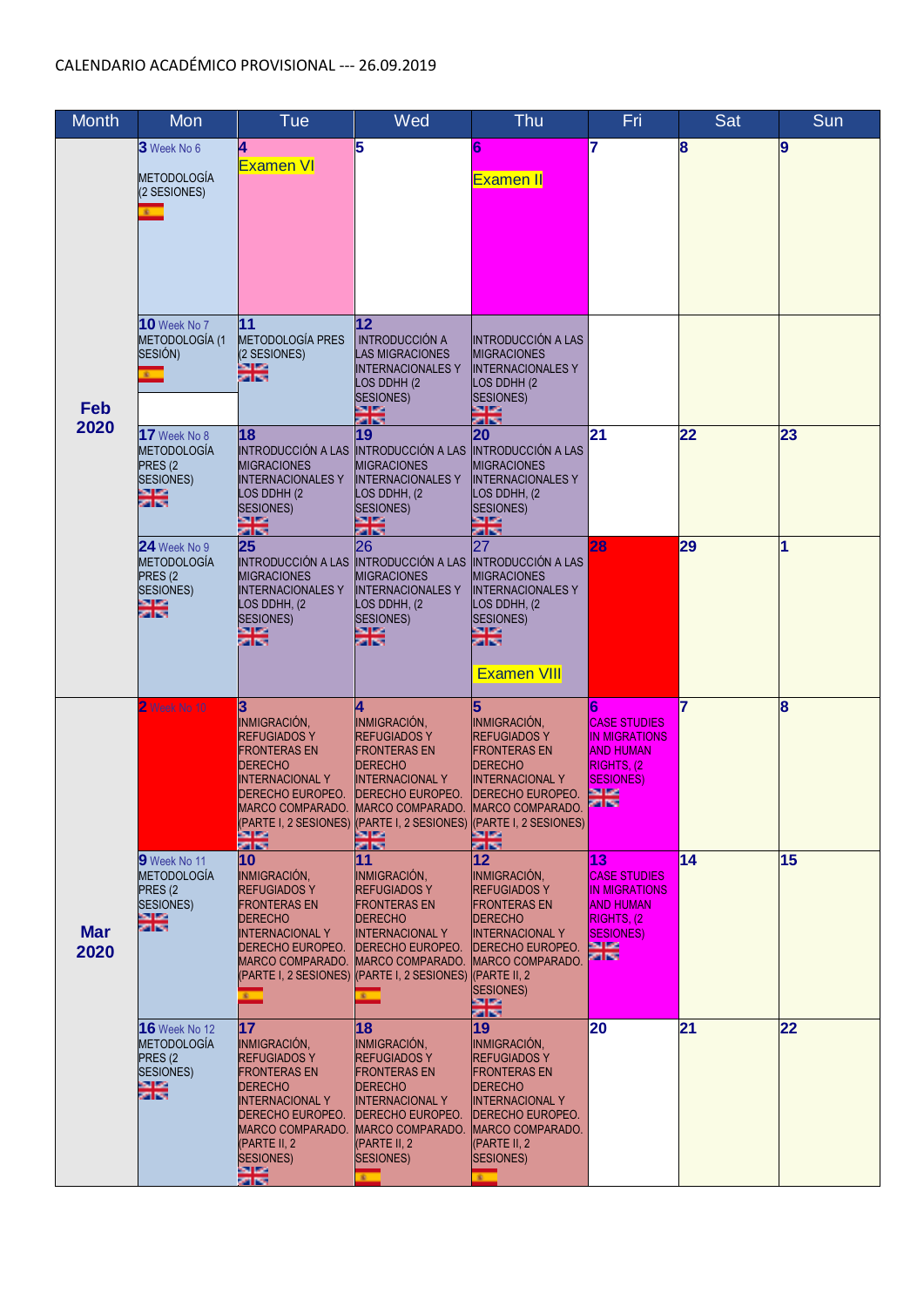| Month              | Mon                                                                                                                         | <b>Tue</b>                                                                                                                                                                                                         | Wed                                                                                                                                                                                          | Thu                                                                                                                                                                                                                                                                       | Fri                                                                                                                                                                                                                 | Sat            | Sun |
|--------------------|-----------------------------------------------------------------------------------------------------------------------------|--------------------------------------------------------------------------------------------------------------------------------------------------------------------------------------------------------------------|----------------------------------------------------------------------------------------------------------------------------------------------------------------------------------------------|---------------------------------------------------------------------------------------------------------------------------------------------------------------------------------------------------------------------------------------------------------------------------|---------------------------------------------------------------------------------------------------------------------------------------------------------------------------------------------------------------------|----------------|-----|
|                    | <b>23</b> Week No 13<br><b>METODOLOGÍA</b><br>PRES (2<br>SESIONES)<br>3월 5일<br>2월 5일                                        | 24<br>INMIGRACIÓN,<br><b>REFUGIADOS Y</b><br>FRONTERAS EN<br><b>DERECHO</b><br><b>INTERNACIONAL Y</b><br>DERECHO EUROPEO.<br>MARCO COMPARADO.<br>(PARTE III. 2<br><b>SESIONES)</b><br>ea pa<br>Aa ba               | 25<br>INMIGRACIÓN,<br><b>REFUGIADOS Y</b><br>FRONTERAS EN<br><b>DERECHO</b><br><b>INTERNACIONAL Y</b><br>DERECHO EUROPEO.<br>MARCO COMPARADO.<br>(PARTE III. 2<br><b>SESIONES)</b><br>제작     | 26<br>INMIGRACIÓN,<br><b>REFUGIADOS Y</b><br><b>FRONTERAS EN</b><br><b>DERECHO</b><br><b>INTERNACIONALY</b><br><b>DERECHO EUROPEO.</b><br>MARCO COMPARADO.<br>(PARTE III. 2<br>SESIONES)<br>فعالط<br>रम एक                                                                | 27<br>INMIGRACIÓN,<br><b>REFUGIADOS Y</b><br><b>FRONTERAS EN</b><br><b>DERECHO</b><br><b>INTERNACIONAL</b><br>IY DERECHO<br>EUROPEO.<br><b>MARCO</b><br>COMPARADO.<br>(PARTE III. 2<br><b>SESIONES)</b><br>조망<br>제작 | 28             | 29  |
|                    | $30$ Week No 14<br><b>METODOLOGÍA</b><br>JESÚS SÁEZ (2<br>SESIONES)<br>$\mathbf{g}$ .                                       | 31<br>INMIGRACIÓN,<br><b>REFUGIADOS Y</b><br><b>FRONTERAS EN</b><br><b>DERECHO</b><br><b>INTERNACIONAL Y</b><br>DERECHO EUROPEO.<br><b>MARCO COMPARADO.</b><br>(PARTE IV. 2<br><b>SESIONES)</b><br>83 B.A<br>on po | INMIGRACIÓN,<br><b>REFUGIADOS Y</b><br><b>FRONTERAS EN</b><br><b>DERECHO</b><br><b>INTERNACIONALY</b><br>DERECHO EUROPEO.<br>MARCO COMPARADO<br>(PARTE IV. 2<br><b>SESIONES)</b><br>전쟁<br>정치 | 2<br>INMIGRACIÓN,<br><b>REFUGIADOS Y</b><br><b>FRONTERAS EN</b><br><b>DERECHO</b><br><b>INTERNACIONALY</b><br><b>DERECHO EUROPEO.</b><br><b>MARCO COMPARADO.</b><br>(PARTE IV. 2<br><b>SESIONES)</b><br><b>27152</b><br><mark>on rea</mark>                               | 3                                                                                                                                                                                                                   | 4              | 5   |
|                    | 6 Week No 15                                                                                                                |                                                                                                                                                                                                                    |                                                                                                                                                                                              |                                                                                                                                                                                                                                                                           | 10                                                                                                                                                                                                                  | 11             | 12  |
|                    | 13 Week No 16<br><b>Examen IX</b>                                                                                           | 14<br><b>EN LA SOCIEDAD</b><br>INTERNACIONAL Y EN<br>EUROPA, (2                                                                                                                                                    | 15<br><b>EN LA SOCIEDAD</b><br><b>INTERNACIONAL Y EN</b><br>EUROPA, (2                                                                                                                       | 16<br><b>DERECHOS HUMANOS DERECHOS HUMANOS DERECHOS HUMANOS CASE STUDIES</b><br><b>EN LA SOCIEDAD</b><br><b>INTERNACIONAL Y EN</b><br>LA FRONTERA SUR DE <b>I</b> LA FRONTERA SUR DE <b>I</b> LA FRONTERA SUR DE <mark>RIGHTS, (2</mark><br>EUROPA <sub>(2</sub>          | 17<br><b>IN MIGRATIONS</b><br><b>AND HUMAN</b><br><b>SESIONES)</b>                                                                                                                                                  | 18             | 19  |
|                    | METODOLOGÍA (1<br>SESIÓN)<br>$\mathbf{r}$                                                                                   | <b>SESIONES)</b><br><b>ANTIQA</b><br>as no                                                                                                                                                                         | <b>SESIONES)</b><br>전문<br>대학                                                                                                                                                                 | <b>SESIONES)</b><br>$\mathbf{r}$                                                                                                                                                                                                                                          | $\mathbf{r}$                                                                                                                                                                                                        |                |     |
| Apr<br>2020        | <b>20</b> Week No 17<br>METODOLOGÍA (1<br>SESIÓN)<br>×                                                                      | 21<br><b>EN LA SOCIEDAD</b><br>INTERNACIONAL Y EN-<br>EUROPA, (2<br><b>SESIONES)</b><br>$\mathbf{r}$                                                                                                               | 22<br><b>EN LA SOCIEDAD</b><br><b>INTERNACIONAL Y EN</b><br>EUROPA (2<br><b>SESIONES)</b><br>sana.<br>Kabupat                                                                                | 23<br>DERECHOS HUMANOS DERECHOS HUMANOS DERECHOS HUMANOS CASE STUDIES<br><b>EN LA SOCIEDAD</b><br><b>INTERNACIONAL Y EN</b><br>.A FRONTERA SUR DE LA FRONTERA SUR DE LA FRONTERA SUR DE <mark>IRIGHTS (2</mark><br>EUROPA (2<br><b>SESIONES</b> )<br>asu isa.<br>Kata isa | 24<br><b>IN MIGRATIONS</b><br><b>AND HUMAN</b><br><b>ISESIONES)</b><br>$\overline{\mathbf{r}}$                                                                                                                      | 25             | 26  |
|                    | <b>27</b> Week No 18                                                                                                        | 28<br>DERECHOS HUMANOS DERECHOS HUMANOS<br><b>EN LA SOCIEDAD</b><br><b>INTERNACIONAL Y EN</b><br>EUROPA <sub>(2</sub><br><b>SESIONES)</b><br>$\mathbf{R}$                                                          | 29<br><b>EN LA SOCIEDAD</b><br><b>INTERNACIONAL Y EN</b><br>A FRONTERA SUR DE LA FRONTERA SUR DE<br>EUROPA, (2<br><b>SESIONES)</b><br>$\mathbf{r}$                                           | 30<br>Examen X                                                                                                                                                                                                                                                            |                                                                                                                                                                                                                     | $\overline{2}$ | 3   |
| <b>May</b><br>2020 | 4 Week No 19<br>OPT 1: LA<br><b>INTEGRACIÓN</b><br><b>EUROPEA Y LA UE</b><br><b>EN EL MUNDO.</b><br>$\overline{\mathbf{r}}$ | 5<br>OPT 1: LA<br><b>INTEGRACIÓN</b><br><b>EUROPEA Y LA UE EN</b><br><b>EL MUNDO.</b><br>$\overline{\mathbf{r}}$                                                                                                   | OPT 1: LA<br><b>INTEGRACIÓN</b><br><b>EUROPEA Y LA UE EN</b><br><b>EL MUNDO.</b><br>$\overline{\mathbf{r}}$                                                                                  | OPT 1: LA<br><b>INTEGRACIÓN</b><br><b>EUROPEA Y LA UE EN</b><br><b>EL MUNDO.</b><br>$\mathbf{r}$                                                                                                                                                                          | <b>CASE STUDIES</b><br><b>IN MIGRATIONS</b><br><b>AND HUMAN</b><br>RIGHTS, (2<br><b>SESIONES)</b>                                                                                                                   | 9              | 10  |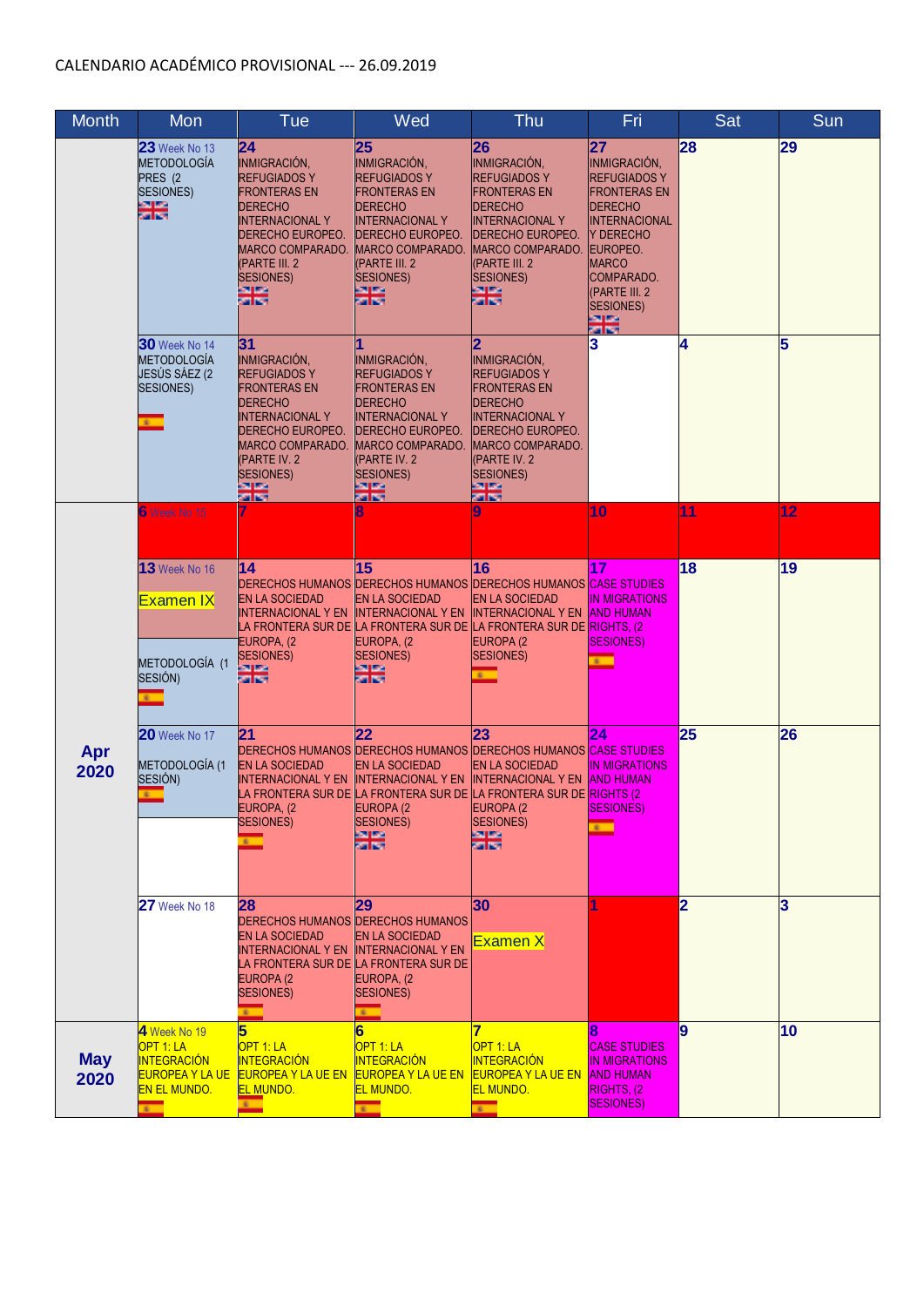| <b>Month</b> | Mon                                                                                                                                                                                                                                                                                     | Tue                                                                                                                                                                                                                                        | Wed                                                                                                                                                                                                                                  | Thu                                                                                                                                                                                                                           | Fri                                                                                                                                                  | Sat | Sun |
|--------------|-----------------------------------------------------------------------------------------------------------------------------------------------------------------------------------------------------------------------------------------------------------------------------------------|--------------------------------------------------------------------------------------------------------------------------------------------------------------------------------------------------------------------------------------------|--------------------------------------------------------------------------------------------------------------------------------------------------------------------------------------------------------------------------------------|-------------------------------------------------------------------------------------------------------------------------------------------------------------------------------------------------------------------------------|------------------------------------------------------------------------------------------------------------------------------------------------------|-----|-----|
|              | OPT <sub>2:</sub><br><b>INMIGRANTES,</b><br><b>ONGS Y DERECHO</b><br><b>DE LOS</b><br><b>EXTRANJEROS EN</b><br>ESPAÑA.<br>aa jaa<br>aa jaa                                                                                                                                              | OPT 2: INMIGRANTES,<br>ONGS Y DERECHO DE<br><b>LOS EXTRANJEROS</b><br><b>IEN ESPAÑA.</b><br><b>Ball Lat</b><br><b>STIPS</b>                                                                                                                | OPT 2: INMIGRANTES.<br>ONGS Y DERECHO DE<br><b>LOS EXTRANJEROS</b><br>EN ESPAÑA.<br>alar<br>21ko                                                                                                                                     | OPT 2: INMIGRANTES,<br><b>ONGS Y DERECHO DE</b><br>LOS EXTRANJEROS<br>EN ESPAÑA<br>ası ise<br>221 res                                                                                                                         | <b>Ball Lati</b><br><b>AST INC</b>                                                                                                                   |     |     |
|              | 11 Week No 20                                                                                                                                                                                                                                                                           | 12                                                                                                                                                                                                                                         | 13                                                                                                                                                                                                                                   | 14                                                                                                                                                                                                                            | 15                                                                                                                                                   | 16  | 17  |
|              | <b>18</b> Week No 21<br>OPT 1: LA<br><b>INTEGRACIÓN</b><br><b>EUROPEA Y LA UE</b><br><b>EN EL MUNDO.</b><br>53 54<br><b>SELES</b><br>OPT <sub>2:</sub><br><b>INMIGRANTES,</b><br><b>ONGS Y DERECHO</b><br>DE LOS<br><b>EXTRANJEROS EN</b><br>ESPAÑA.<br>as las.<br><mark>Zer</mark> ber | 19<br>OPT 1: LA<br><b>INTEGRACIÓN</b><br><b>EUROPEA Y LA UE EN</b><br><b>EL MUNDO.</b><br>53 BS<br><u>समाप्त ह</u><br>OPT 2: INMIGRANTES,<br><b>ONGS Y DERECHO DE</b><br><b>LOS EXTRANJEROS</b><br>EN ESPAÑA.<br><b>Ball Lat.</b><br>ला एक | 20<br>OPT 1: LA<br><b>INTEGRACIÓN</b><br><b>EUROPEA Y LA UE EN</b><br><b>EL MUNDO.</b><br><b>121 RO</b><br><b>BET DES</b><br>OPT 2: INMIGRANTES,<br><b>ONGS Y DERECHO DE</b><br><b>LOS EXTRANJEROS</b><br>EN ESPAÑA.<br>$\mathbf{R}$ | 21<br>OPT 1: LA<br><b>INTEGRACIÓN</b><br><b>EUROPEA Y LA UE EN</b><br><b>EL MUNDO.</b><br><b>Ball Bal</b><br><u>कम एक</u><br>OPT 2: INMIGRANTES,<br><b>ONGS Y DERECHO DE</b><br><b>LOS EXTRANJEROS</b><br>EN ESPAÑA.<br>$8 -$ | 22<br><b>CASE STUDIES</b><br><b>IN MIGRATIONS</b><br><b>AND HUMAN</b><br><b>RIGHTS (2)</b><br><b>SESIONES)</b><br><b>Ball Lati</b><br><b>SPI PRO</b> | 23  | 24  |
|              | <b>25</b> Week No 22<br>OPT 1: LA<br><u>INTEGRACIÓN</u><br><b>EUROPEA Y LA UE</b><br><b>EN EL MUNDO.</b><br>$\mathbf{R}$<br>OPT <sub>2:</sub><br><b>INMIGRANTES,</b><br><b>ONGS Y DERECHO</b><br><b>DE LOS</b>                                                                          | 26<br>OPT 1: LA<br><b>INTEGRACIÓN</b><br><b>EUROPEA Y LA UE EN</b><br><b>EL MUNDO.</b><br>$\mathbf{r}$<br>OPT 2: INMIGRANTES,<br>ONGS Y DERECHO DE<br><b>LOS EXTRANJEROS</b><br>EN ESPAÑA.                                                 | 27<br>OPT 1: LA<br><b>INTEGRACIÓN</b><br><b>EUROPEA Y LA UE EN</b><br><b>EL MUNDO.</b><br>83 BS<br>asa isa<br>OPT 2: INMIGRANTES,<br><b>ONGS Y DERECHO DE</b><br><b>LOS EXTRANJEROS</b><br>EN ESPAÑA.                                | 28<br>OPT 1: LA<br><b>INTEGRACIÓN</b><br><b>EUROPEA Y LA UE EN</b><br><b>EL MUNDO.</b><br>83 BS<br><u>ज्य छन्</u><br>OPT 2: INMIGRANTES,<br><b>ONGS Y DERECHO DE</b><br><b>LOS EXTRANJEROS</b><br>EN ESPAÑA.                  | 29                                                                                                                                                   | 30  | 31  |
|              | <b>EXTRANJEROS EN</b><br>ESPAÑA.<br>×.                                                                                                                                                                                                                                                  | $\overline{\mathbf{x}}$                                                                                                                                                                                                                    | $\mathbf{E}$ .                                                                                                                                                                                                                       | $\mathbf{r}$                                                                                                                                                                                                                  |                                                                                                                                                      |     |     |
|              | 1 Week No 23                                                                                                                                                                                                                                                                            | <b>Examen XI</b>                                                                                                                                                                                                                           | <b>Examen XII</b>                                                                                                                                                                                                                    | 4                                                                                                                                                                                                                             | 5<br>Examen II                                                                                                                                       | 6   | 7   |
|              | 8 Week No 24                                                                                                                                                                                                                                                                            | $\boldsymbol{9}$                                                                                                                                                                                                                           | 10                                                                                                                                                                                                                                   | $\overline{11}$                                                                                                                                                                                                               | 12                                                                                                                                                   | 13  | 14  |
| Jun<br>2020  | <b>15</b> Week No 25                                                                                                                                                                                                                                                                    | 16                                                                                                                                                                                                                                         | 17                                                                                                                                                                                                                                   | 18                                                                                                                                                                                                                            | 19                                                                                                                                                   | 20  | 21  |
|              | 22 Week No 26                                                                                                                                                                                                                                                                           | 23                                                                                                                                                                                                                                         | 24                                                                                                                                                                                                                                   | 25                                                                                                                                                                                                                            | 26                                                                                                                                                   | 27  | 28  |
|              | 29 Week No 27                                                                                                                                                                                                                                                                           | 30                                                                                                                                                                                                                                         | 1                                                                                                                                                                                                                                    | $\overline{\mathbf{2}}$                                                                                                                                                                                                       | 3                                                                                                                                                    | 4   | 5   |
| Jul<br>2020  | 6 Week No 28                                                                                                                                                                                                                                                                            | 7                                                                                                                                                                                                                                          | 8                                                                                                                                                                                                                                    | 9                                                                                                                                                                                                                             | 10                                                                                                                                                   | 11  | 12  |
|              | <b>13</b> Week No 29                                                                                                                                                                                                                                                                    | 14                                                                                                                                                                                                                                         | 15                                                                                                                                                                                                                                   | 16                                                                                                                                                                                                                            | 17                                                                                                                                                   | 18  | 19  |
|              | 20 Week No 30                                                                                                                                                                                                                                                                           | 21                                                                                                                                                                                                                                         | 22                                                                                                                                                                                                                                   | 23                                                                                                                                                                                                                            | 24                                                                                                                                                   | 25  | 26  |